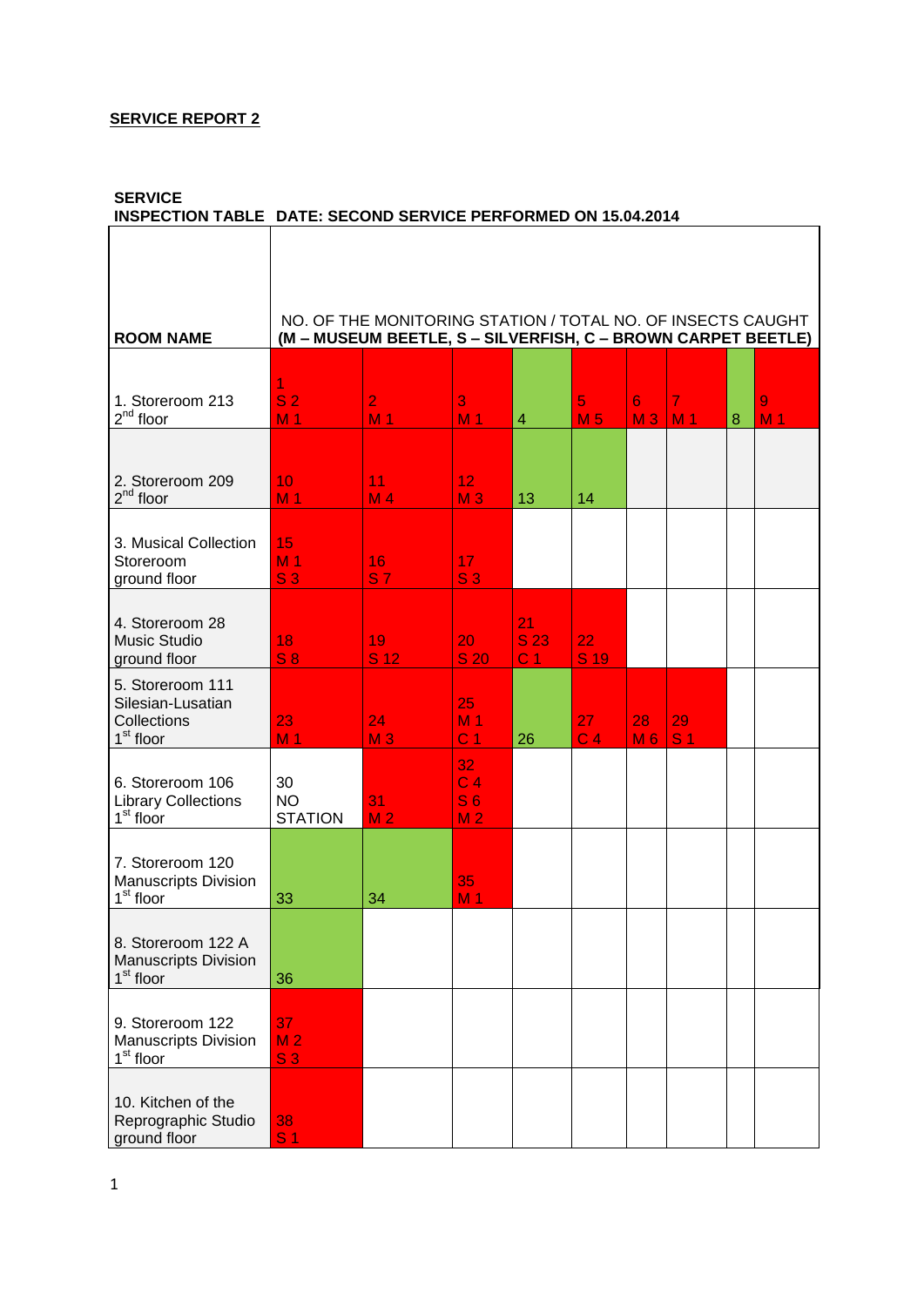|                | 39b                   |                          |                            |    |     |     |  |
|----------------|-----------------------|--------------------------|----------------------------|----|-----|-----|--|
|                |                       |                          |                            |    |     |     |  |
|                |                       |                          |                            |    |     |     |  |
| S <sub>3</sub> | S8                    |                          |                            |    |     |     |  |
|                |                       |                          |                            |    |     |     |  |
|                |                       |                          |                            |    |     |     |  |
| $S$ 10         | <b>S7</b>             | S <sub>2</sub>           | 45                         | 46 | 47a | 47b |  |
|                |                       |                          |                            |    |     |     |  |
|                |                       |                          |                            |    |     |     |  |
|                |                       |                          |                            |    |     |     |  |
|                | 39a<br>40<br>42<br>48 | $S$ 28<br>41<br>43<br>49 | 44<br>50<br>M <sub>4</sub> | 51 | 52  | 53  |  |



stations where the presence of insects was confirmed

stations with no traces of the insect presence

#### 1.

**In storeroom 213 (on the 2nd floor)**, the presence of museum beetle (*Anthrenus museorum*) larvae was confirmed at 7 out of 9 stations. In total, the presence of 13 museum beetle larvae was confirmed. In station 1, presence of silverfish was confirmed – 2 insects caught in the trap.

Photo 1. Museum beetle (larva)

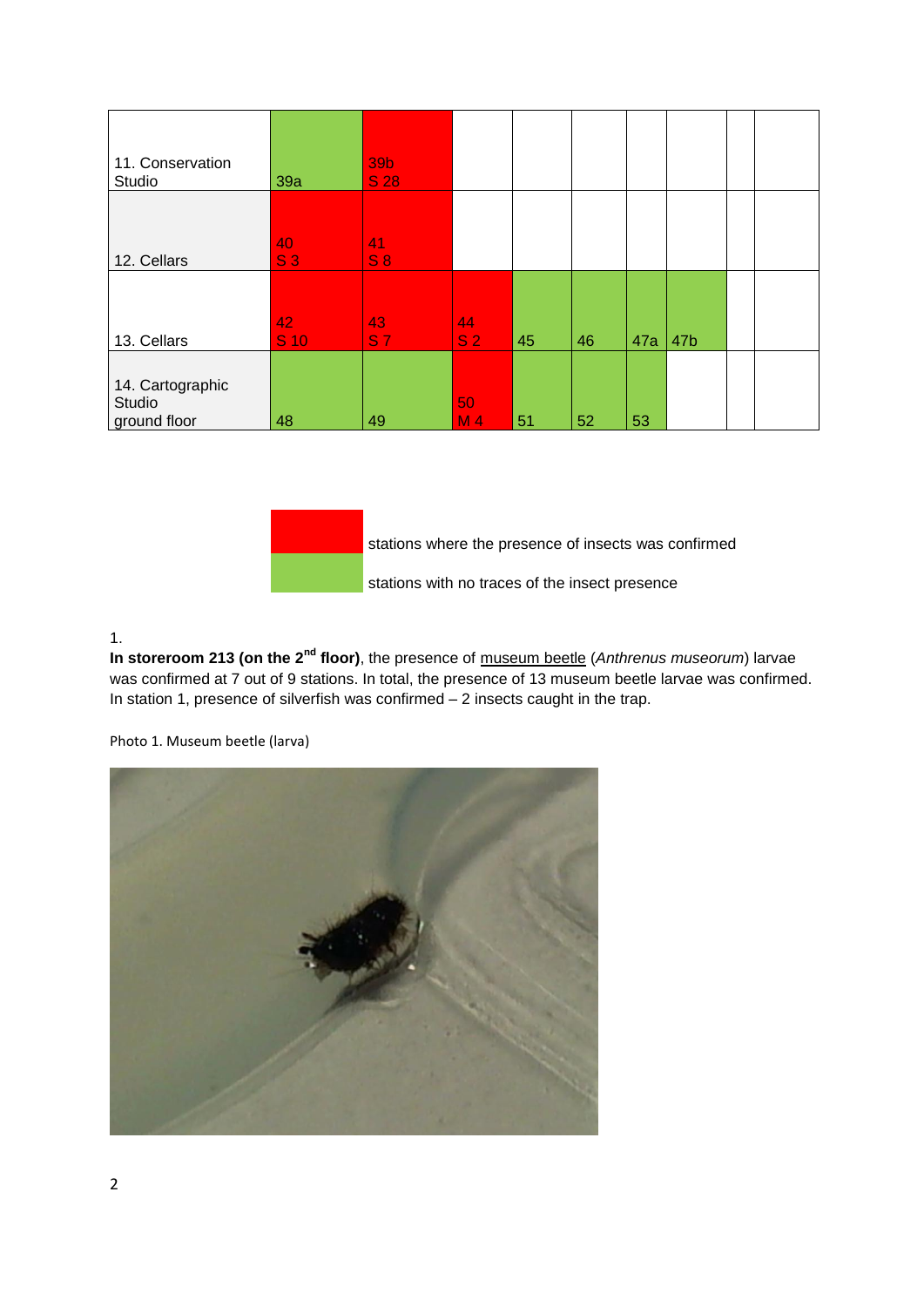# 2.

In storeroom 209 (on the 2<sup>nd</sup> floor), the presence of total 8 museum beetle larvae was confirmed at 3 out of 5 traps.

# 3.

**In the musical collections rooms,** at 1 monitoring station, the presence of the museum beetle was confirmed, the silverfish presence was confirmed at all stations, in the total amount of 13.

# 4.

**In storeroom 28 (on the ground floor)**, high presence (83 insects) of silverfish (Lepisma saccharina) was confirmed at all stations (insects at different stages of development were noted – including adult insects and the smallest young nymphs). At one station, a brown carpet beetle (Attagenus smirnovi) larva was found.

Photo 2. Adult silverfish and smaller nymphs (Lepisma saccharina)

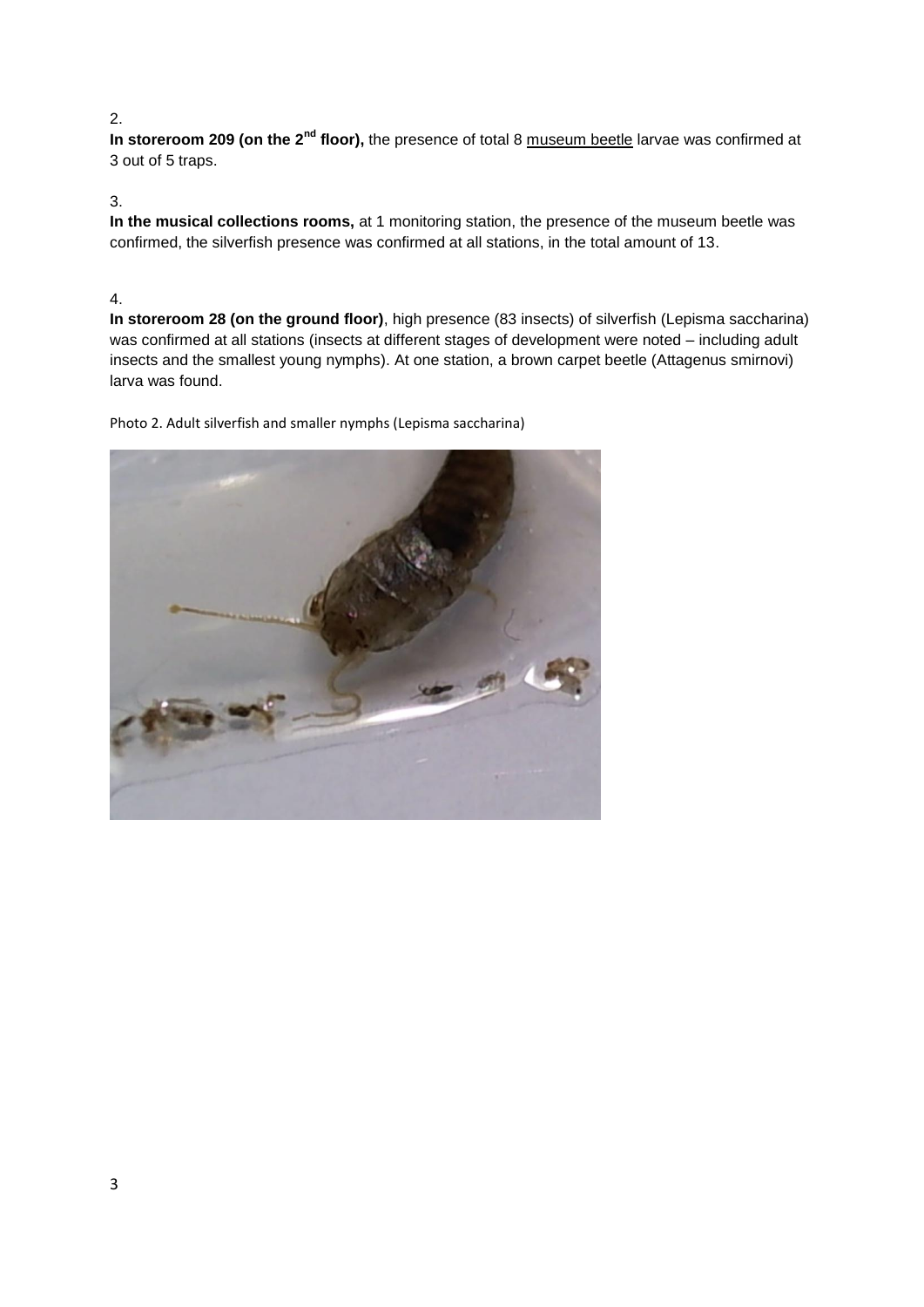Photo 3. Undyed young nymphs of the silverfish (Lepisma saccharina)



Photo 4. Adult silverfish insects (Lepisma saccharina)



## 5.

In storeroom 111 (on the 1<sup>st</sup> floor), high presence of the museum beetle (11 insects in 4 traps) and the brown carpet beetle (5 insects in 2 traps) was confirmed. The presence of one silverfish caught in one trap was confirmed.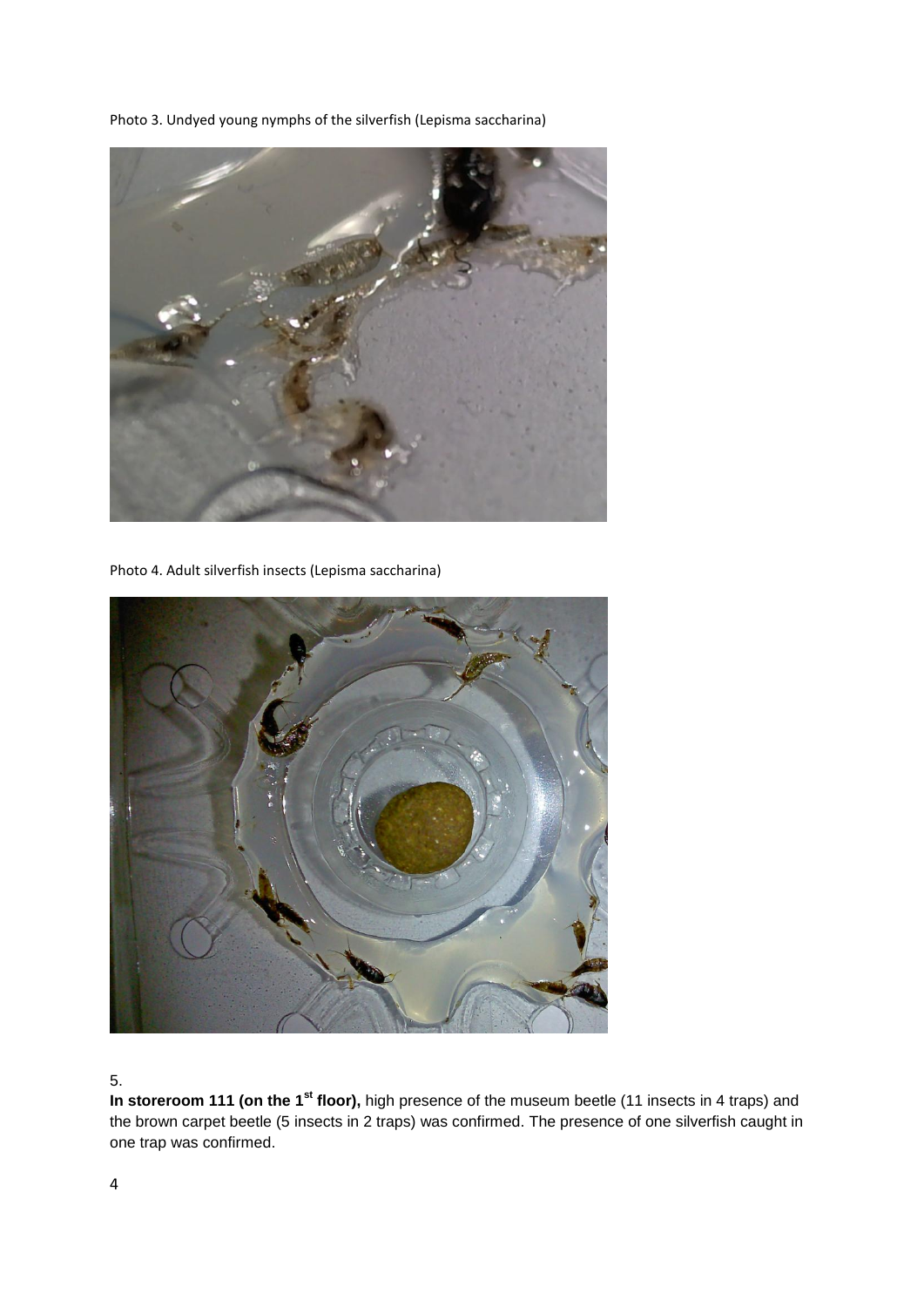Photo 5. Brown carpet beetle (Attagenus smirnovi) larva:



#### 6.

**In the Conservation Studio (on the ground floor)**, high presence of silverfish was confirmed at station 39b – 28 insects at various development stages (conservation room from the courtyard).

# 7.

In storeroom 106 (on the 1<sup>st</sup> floor), the presence of museum beetle was confirmed at 2 stations, 4 insects in total. In addition, 6 silverfish and 4 brown carpet beetles were found.

## 8.

**In storeroom 120 (on the 1st floor)**, the presence of 1 museum beetle larva, caught at the station, was confirmed.

# 9.

In storeroom 122 (on the 1<sup>st</sup> floor), the presence of 2 museum beetles and 3 silverfish in one trap set there was confirmed.

## 10.

**In cellars**, high presence of silverfish was observed. The presence of 30 caught insects in total was confirmed at 5 stations.

## 11.

**In the Cartographic Studio (on the ground floor)**, the presence of 4 museum beetles was confirmed at 1 station. No presence was confirmed in the remaining 5 traps.

# 12.

**In the kitchen of the Reprographic Studio**, one silverfish was detected in the monitoring station.